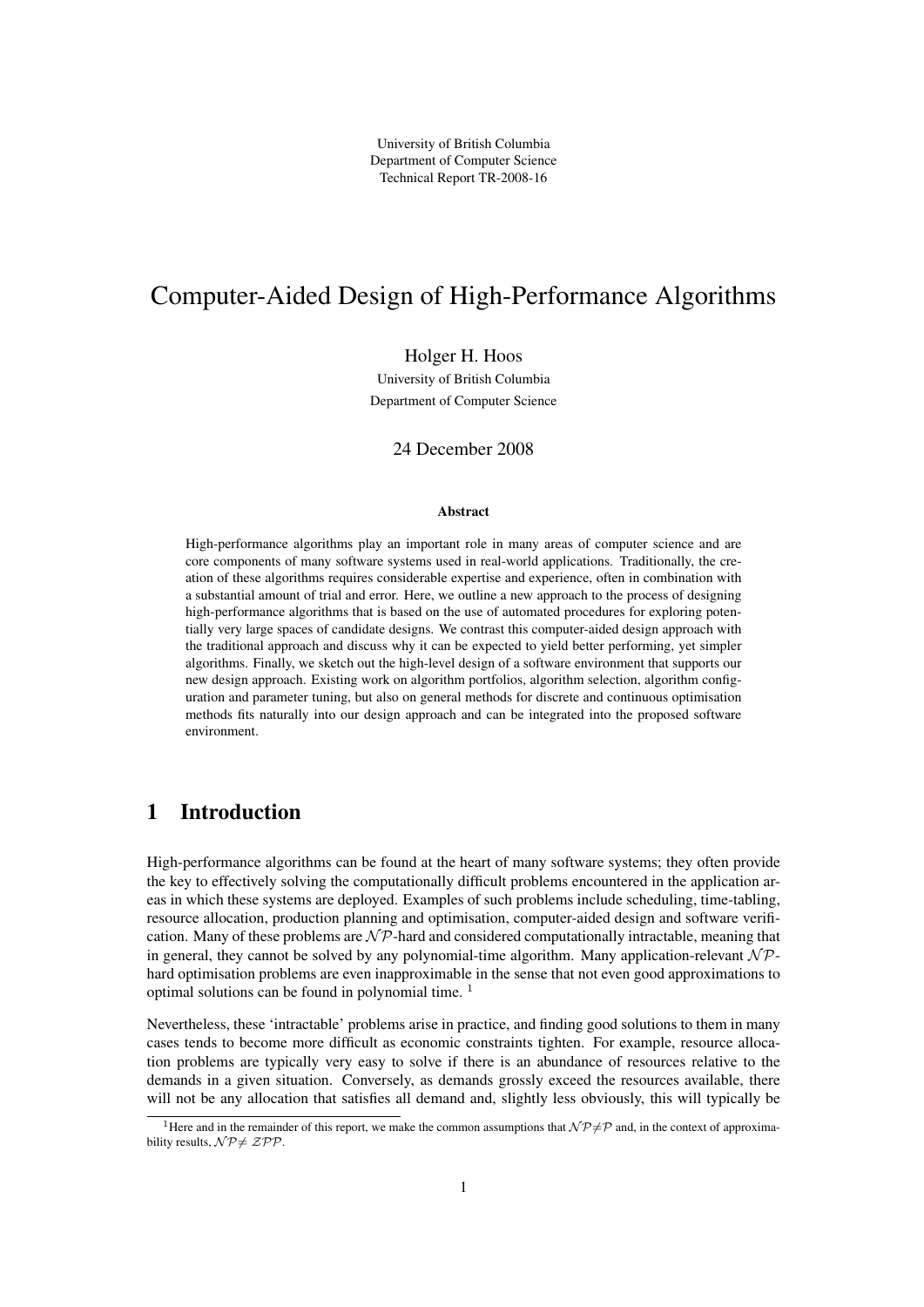easy to demonstrate. It is between those extremes that the difficult cases arise, where the demands and available resources are balanced enough that finding a satisfying allocation or demonstrating that none exists becomes computationally very difficult. We note that in many real-world contexts, a natural tendency towards this critically constrained, computationally difficult case can be expected: The underconstrained case is typically economically wasteful, which provides an incentive for increasing the demands on resources (for example, by enlarging the customer base or by taking on more projects) or to reduce availability of resources (for example, by scaling back personnel or equipment allotment); the overconstrained case, on the other hand, typically corresponds to lost market opportunities and can cause substantial strain within an organisation, which provides an incentive to increase resource availability. Furthermore, growing awareness and concern about the limitations of natural resources, such as oil or natural gas, along with increased competition within larger, often global markets and an increasing trend towards just-in-time delivery of goods and services provide further incentives to find good solutions to large instances of computationally difficult problems as fast as possible.

In most (if not all) cases, the key to solving computationally challenging problems effectively lies in the use of heuristic algorithms, that is, algorithms that make use of heuristic mechanisms, whose effectiveness can be demonstrated empirically, yet remains inaccessible to the analytical techniques used for proving theoretical complexity results. (We note that our use of the term 'heuristic algorithm' includes methods without provable performance guarantees as well as methods that have provable performance guarantees, but nevertheless make use of heuristic mechanisms; in the latter case, the use of heuristic mechanisms often results in empirical performance far better than the bounds guaranteed by rigorous theoretical analysis.) The design of such effective heuristic algorithms is typically complicated by the fact that substantial benefits can arise from using multiple heuristic mechanisms, which may interact in complex, non-intuitive ways. For example, a DPLL-style complete solver for SAT (a prototypical  $N$ P-complete problem with important applications in the design of reliable soft- and hardware) may use different heuristics for selecting variables to be instantiated and the values first explored for these variables, as well as heuristic mechanisms for managing and using logical constraints derived from failed solution attempts.

High-performance heuristic algorithms are not only crucial for solving  $N \mathcal{P}$ -hard problems, but also play an important role in dealing with large instances of easier problems, particularly when these need to be solved under tight time-constraints. For example, the problem of finding shortest paths in graphs, which arises prominently in the context of route planning in transportation networks (*e.g.*, using GPS navigation systems in cars), can be solved using Dijkstra's classical algorithm (Dijkstra, 1959) in time  $O(n^2)$  in the worst case, where n is the number of vertices in the given graph, and in time  $O(n \log n)$ for sparse graphs (see, *e.g.*, Sanders and Schultes, 2007). However, when dealing with real-world road networks, which can easily have more than one million nodes, the running time of Dijkstra's algorithm becomes prohibitive. Therefore, much effort has been invested in designing high-performance heuristic algorithms for solving the same problem, leading to procedures that solve realistic route planning problems up to one million times faster than Dijkstra's algorithm (Sanders and Schultes, 2007). Similarly, in the context of high-performance sorting algorithms, heuristic mechanisms (along with other techniques whose effectiveness is often primarily established empirically) are used to achieve substantial speedups over the methods found in textbooks on algorithms and in the research literature (see, *e.g.*, Bentley and McIlroy, 1993; Brodal et al., 2008).

For a number of reasons, which we will discuss in more detail in the following section, the design of effective heuristic algorithms, particularly algorithms for solving computationally hard problems, is a difficult task that requires considerable expertise and experience. By expertise, we refer to expert-level knowledge acquired, for example, in graduate-level university courses or from the research literature; this may include knowledge of generic, broadly applicable algorithmic techniques, such as stochastic local search or branch-and-cut methods, as well as of knowledge related to the specific problem for which an algorithm is to be developed or improved. By experience, on the other hand, we refer to insights and intuitions gained from actively working on effective heuristic algorithms, often under the guidance of a skilled and successful researcher or practitioner.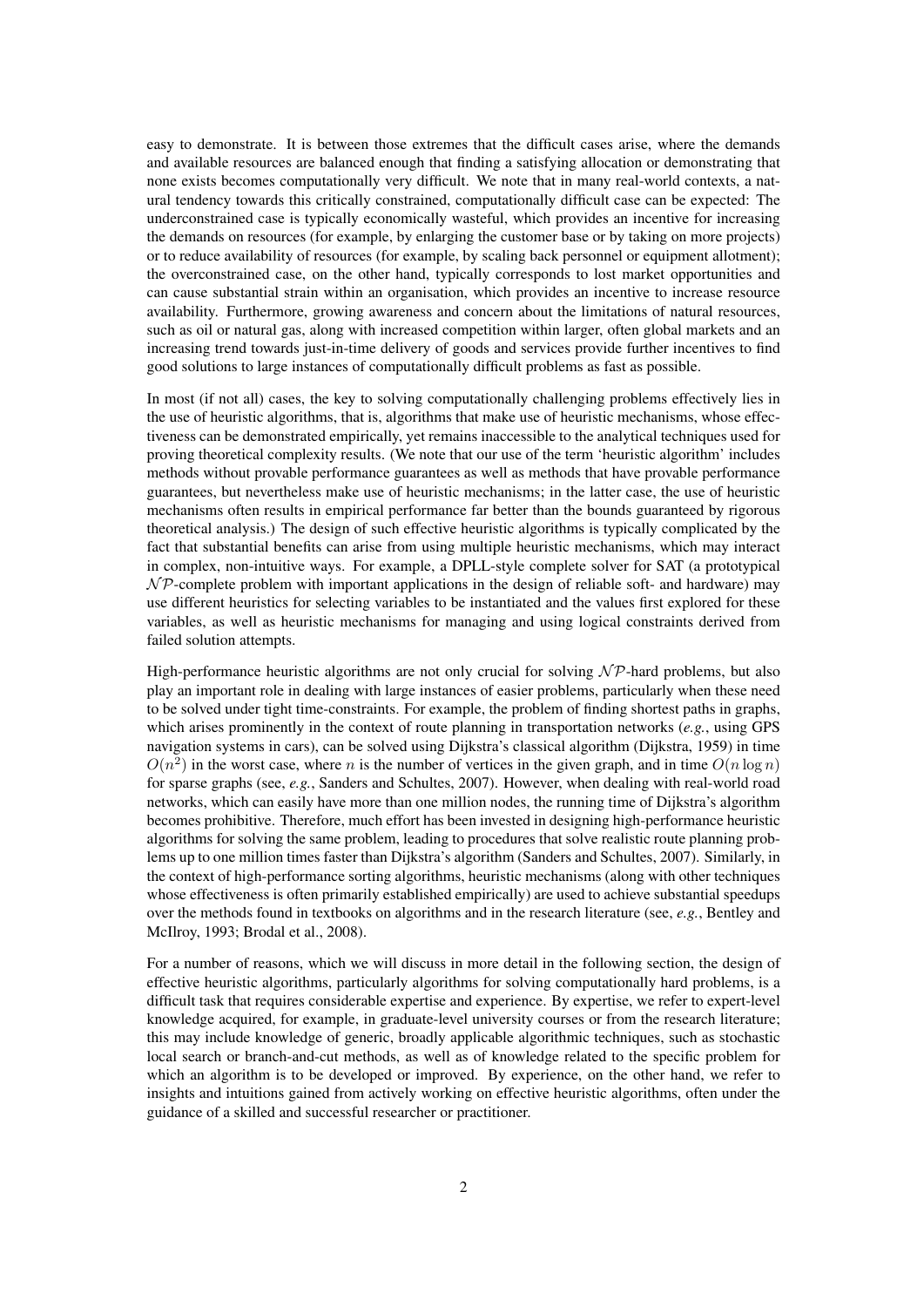The knowledge gained from this experience is difficult to formalise and to communicate effectively; therefore, developing the ability to design effective heuristic algorithms typically not only takes years of dedicated work under the guidance of someone who is already an expert, but also involves a large amount of trial and error. In this respect, heuristic algorithm design resembles more a craft or an art than a scientific or engineering effort; due to the lack of formalised procedures, best practices and rigorous results, it is also often regarded with some suspicion in academia.

In the remainder of this report, we first discuss the traditional approach for designing high-performance algorithms and point out its shortcomings. Next, we outline a fundamentally different approach that is based on the idea of applying human expertise primarily for specifying possibly large combinatorial design spaces (*i.e.*, sets of algorithms for the given problem) that are subsequently searched for highperformance algorithms using powerful, automated procedures. We will explain the advantages of this computer-aided algorithm design approach over traditional design methods, followed by a high-level description of a (yet unrealised) software environment that supports computer-aided algorithm design procedures and their application. As will be argued in that section, there is a substantial amount of existing work that is applicable and likely to be useful in this context. Finally, we summarise the main differences between this novel approach and traditional methods for designing high-performance algorithms, and highlight its features and advantages.

The computer-aided algorithm design approach outlined in this report is conceptually related to existing work on automated algorithm selection, algorithm configuration, parameter tuning and algorithm portfolios (see, *e.g.*, Rice, 1976; Leyton-Brown et al., 2003; Birattari et al., 2002; Adenso-Diaz and Laguna, 2006; Hutter et al., 2007; Huberman et al., 1997; Gomes and Selman, 2001; Gagliolo and Schmidhuber, 2006), as well as to general-purpose discrete and continuous optimisation techniques (see, *e.g.*, Hansen and Ostermeier, 2001; Hansen and Kern, 2004; Bűrmen et al., 2006; Powell, 1998; Nelder and Mead, 1965). It has also connexions with work in algorithm synthesis (see, *e.g.*, Westfold and Smith, 2001; Van Hentenryck and Michel, 2007; Monette et al., 2009; Di Gaspero and Schaerf, 2007), algorithm engineering (see, *e.g.*, Sanders and Schultes, 2007; Maue and Sanders, 2007) and meta-learning (see, *e.g.*, Vilalta and Drissi, 2002), as well as work on so-called hyper-heuristics (see, *e.g.*, Cowling et al., 2002; Burke et al., 2003). Surveying these bodies of work in their entirety would is beyond the scope of this report, but we will point out the connexions and give prominent examples for techniques that can be directly applied in the context of our approach in Sections 3 and 4, while in Section 5, we will comment in more detail on the aforementioned research directions as they relate do (and differ from) our notion of computer-assisted algorithm design.

## 2 The traditional approach

High-performance heuristic algorithms are typically constructed in an iterative, manual process in which the designer gradually introduces or modifies components or mechanisms whose performance is then tested by empirical evaluation on one or more sets of benchmark problems. This process often starts with some generic or broadly applicable problem solving method (*e.g.*, an evolutionary algorithm), a new algorithmic idea or even an algorithm suggested by theoretical considerations. This initial algorithm is implemented and evaluated on some problem instances, after which heuristic mechanisms are added or modified. These additions and modifications typically happen in stages, with performance being assessed at each stage until a given performance target has been reached or exceeded (this target could be defined in terms of existing algorithms or be derived from real-world application requirements), or the algorithm designer has no more time to spend (*e.g.*, because of publication or project deadlines).

During this iterative design process, the algorithm designer has to make many decisions. These concern choices of the heuristic mechanisms being integrated and the details of these mechanisms, as well as implementation details, such as data structures. Some of these choices take the form of parameters, whose values are guessed or determined based on limited experimentation. Such parameters are often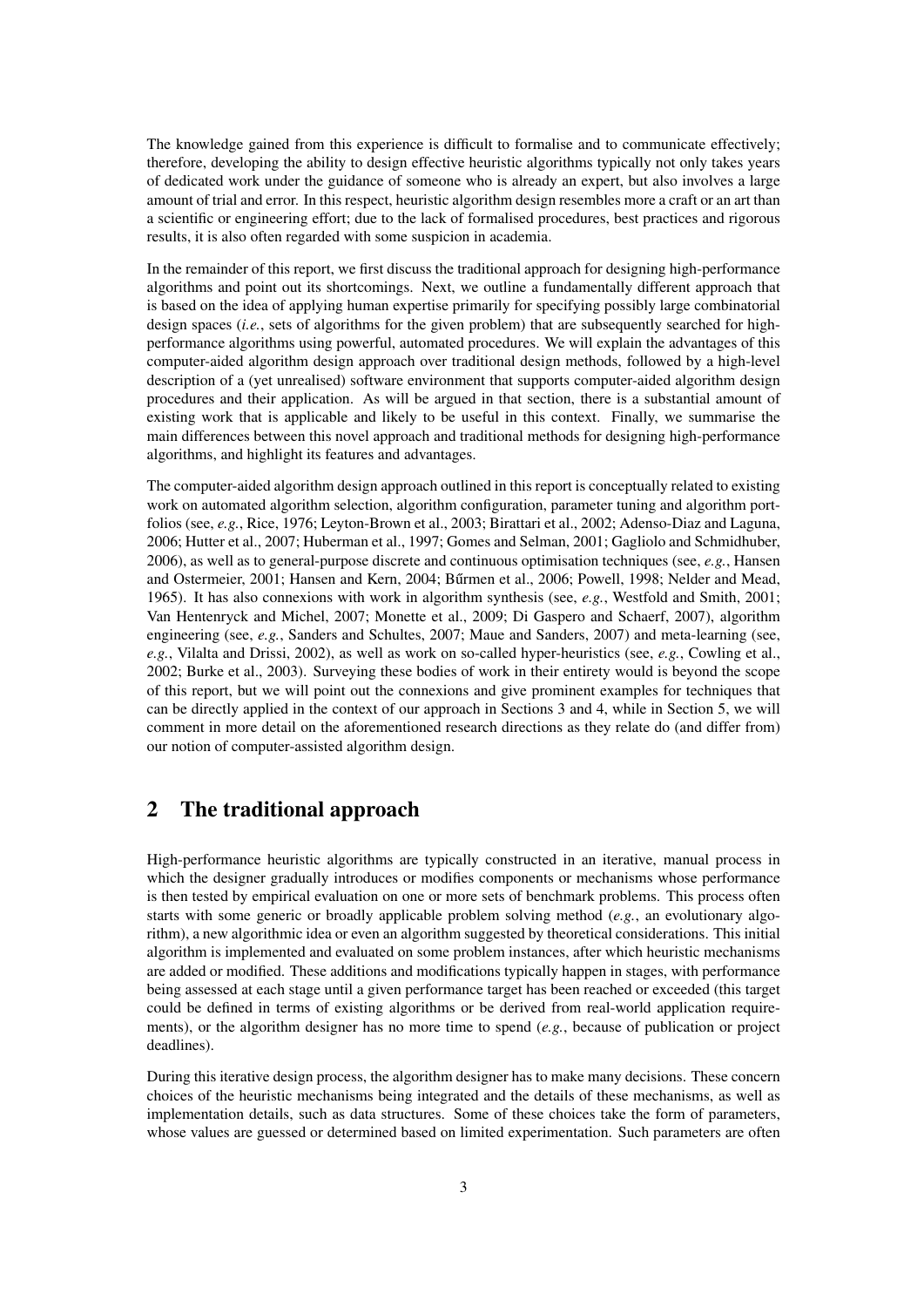not exposed to later users of the final version of the software, and in many cases are not clearly visible even at the source code level (*e.g.*, they may appear as numerical constants inside arithmetic expressions or logical conditions). Frequently, such hard-coded parameters are not mentioned in later descriptions or discussions of the algorithm (*e.g.*, in publications).

Various problems can and often do arise from this approach to algorithm design. The first of these stems from the fact that it is inherently labour-intensive: Even experienced designers often have to spend substantial amounts of time exploring and experimenting with various combinations of mechanisms and methods before obtaining an effective heuristic algorithm for a given computational problem. To a large extent, this work is being perceived as rather menial. Given this situation, human designers typically explore relatively few designs that are chosen in an *ad-hoc* manner rather than based on carefully planned experimental designs.

As a consequence, good designs, *i.e.*, high-performance algorithms that may be realisable given the components and mechanisms considered in the design process, may be easily missed. This applies especially to lengthy design processes during which many, possibly parameterised heuristic mechanisms are considered, which jointly define a vast combinatorial space of possible designs. Cognizant of this difficulty, algorithm designers tend to limit the size of the design space, *e.g.*, by choosing to neither expose nor vary certain parameters. While this indeed limits the effort involved in exploring the space of possible designs or configurations, and therefore increases the possibility of searching larger parts of that space, the arbitrary or *ad-hoc* nature of the choices made in this context (*e.g.*, hard-coded parameter values) can easily further reduce the performance potential realised at the end of the design process.

In many cases, the approach taken by human designers relies on implicit independence assumptions regarding the effectiveness of heuristic mechanisms or parameter settings. These assumptions essentially postulate that design choices can be made independently of each other; *e.g.*, the effects of a choice between two alternative mechanisms, say  $X$  and  $Y$ , in one part of a given algorithm, should be independent of those of choosing between three mechanisms, say  $A$ ,  $B$  and  $C$ , in another part. Unfortunately, such independence assumptions are often incorrect, since the mechanisms interact, sometimes in unintuitive ways (consider, *e.g.*, the choice of variable- and value-ordering heuristics in a tree-search algorithm for SAT or CSP).

Similar problems arise from the tendency of human designers to over-generalise conclusions drawn from observations in the limited context of such experiments (*e.g.*, "using mechanism X rather than Y always results in better performance", where in reality this may only be true when also using mechanism A, but not when using  $B$  or  $C$  instead). Especially in the context of designing or optimising randomised algorithms, this tendency can easily lead to the perception of illusory patterns, and particularly in cases where there is an *a priori* expectation of a certain pattern or regularity, there is a risk of overestimating empirical evidence supporting that pattern while underestimating evidence to the contrary.

As a result, algorithm designers may choose (consciously or subconsciously) to focus on certain parts of a design space (*e.g.*, by committing to a heuristic mechanism or parameter setting that is subsequently never revisited) while leaving others unexplored. This tends to further limit the extent to which algorithms constructed in this manner realise the performance potential that is present in the underlying design space.

Finally, the iterative design process appears to be biased towards increasingly complicated designs: while sometimes, mechanisms or components whose addition has not led to performance improvements are removed (and then typically never considered again), often, unless they are seen to decrease performance, such mechanisms or components are kept in the design, while other mechanisms are added. This may be advantageous in cases where a mechanism  $A$  is relatively ineffective on its own, but leads to major performance gains in combination with other mechanisms  $X_1, \ldots, X_k$  added at some later stage; however, it is problematic in cases where  $A$  remains ineffective throughout the design process or, worse, where in combination with  $X_1, \ldots, X_k$ , A's impact on overall performance actually decreases (*i.e.*, the performance of an algorithm using  $X_1, \ldots, X_k$  and A is lower than that of the same algorithm without  $A$  — this may happen, *e.g.*, when mechanism A results in heuristic guidance that,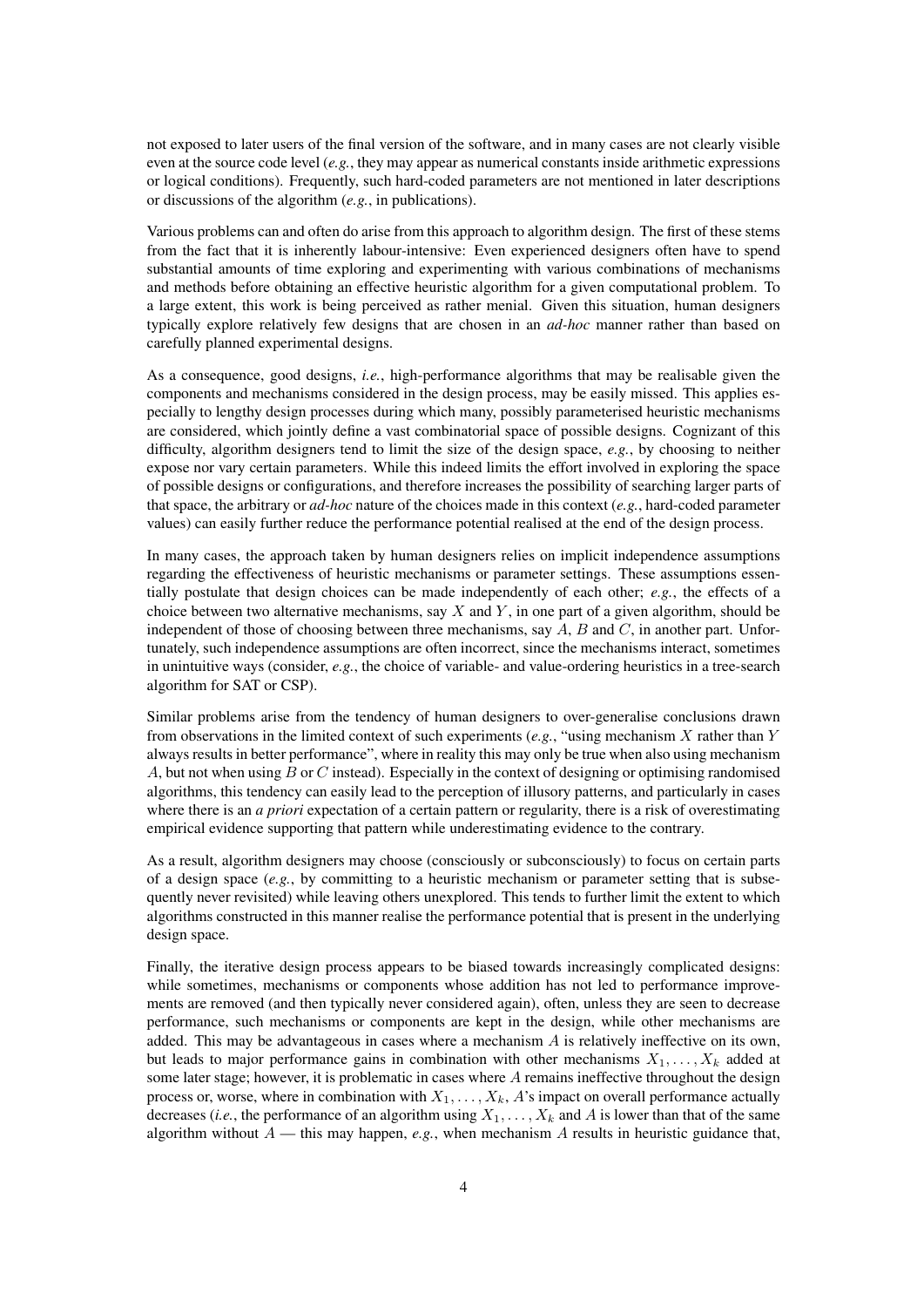while ineffective on its own, partly counteracts the more effective guidance provided by  $X_i$ ).

This bias in the design process leads to complicated, historically grown algorithms with many components, not all of which may be effective. Further development building on such algorithms rarely includes an assessment of the efficacy of components and mechanisms introduced in the original design, and therefore, over the course of multiple design cycles, the complexity tends to increase further. The resulting algorithms effectively are the result of very limited search in extremely large design spaces; and while in principle, larger design spaces can be expected to contain better solutions (in this case, better-performing algorithms), we would also expect the gap between the quality of the best solutions existing in a given space and those found by an ineffective search procedure to widen with increasing size of the design space.

In summary, while the traditional approach can and often does lead to satisfactory results, it tends to be tedious and labour-intensive; the resulting algorithms are often unnecessarily complicated while failing to realise the full performance potential present in the space of designs that can be built using the same underlying set of components and mechanisms.

### 3 The new approach

As an alternative to the traditional, manual algorithm design process outlined in the previous section, we propose an approach that uses fully formalised procedures, implemented in software, to permit a human designer to explore large design spaces more effectively, with the aim of realising algorithms with desirable performance characteristics. Since these procedures operate on algorithms, we characterise them as *meta-algorithms*, while we refer to the algorithms being constructed or modified as *target algorithms*.

In its simplest form, our approach, which may be called *computer-aided design of high-performance algorithms*, can be outlined as follows.

A human designer

- specifies a (possibly very large) design space, *i.e.*, a set of target algorithms, by means of a collection of components (which may be parameterised) and one or more generic ways of combining these components into an algorithm for the problem at hand (this may take the form of an instantiable schema or of a family of such schemata);
- supplies a set of problem instances to be used for performance evaluation (this set could comprise only one instance; a distribution of instances, *i.e.*, set of instances associated with probabilities; or an instance generator);
- specifies a performance metric which is used to assess candidate target algorithm designs when run on given problem instances (*e.g.*, median run-time or mean relative solution quality).

Based on this input, the meta-algorithmic system explores the design space in order to find target algorithms with highest possible performance on the given problem instances. For the final assessment of the target algorithm(s) thus obtained, in some cases a disjoint set of test problem instances may be used.

Note that this approach automates both, the construction of target algorithms as well as the assessment of their performance. By specifying the design space to be explored in an appropriate manner, computer-aided algorithm design can be used to construct algorithm portfolios, which consist of several target algorithms running concurrently in order to achieve increased performance robustness (see, *e.g.*, Huberman et al., 1997; Gomes and Selman, 2001); per-instance algorithm selection methods, which choose one of several target algorithms to be applied to a given problem instance based on properties of that instance determined just before attempting to solve it (see, *e.g.*, Rice, 1976; Leyton-Brown et al.,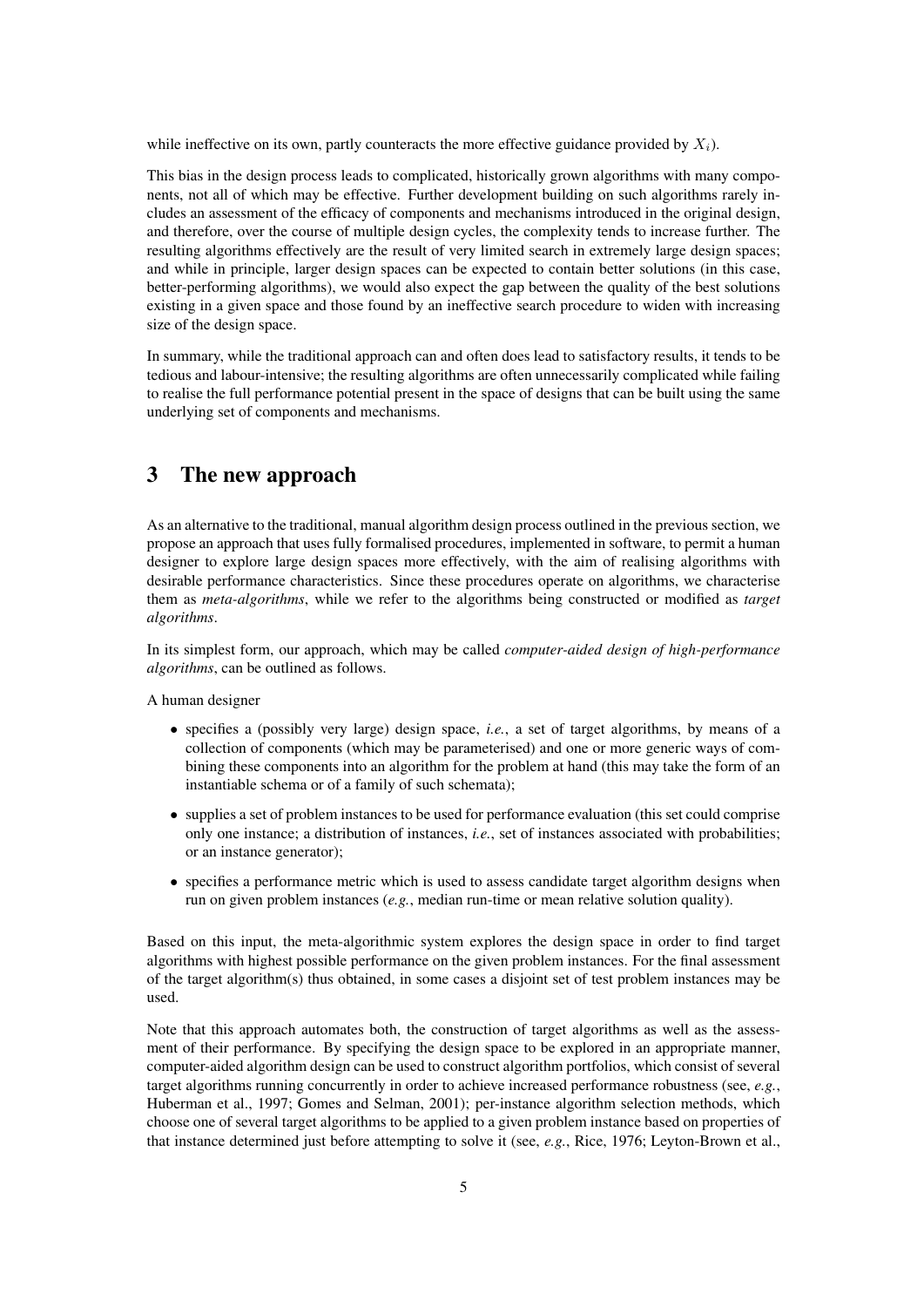2003); or reactive algorithms, which may switch between different heuristic mechanisms or different parameter configurations while running on a given problem instance (see, *e.g.*, Battiti and Protasi, 1997; Battiti et al., 2008).

More complex variants of computer-aided algorithm design may involve

- additional automated algorithm simplification phases, in which meta-algorithmic procedures are used to simplify a target algorithm as much as possible without incurring inacceptable performance losses (where what constitutes an 'acceptable loss' is specified by the algorithm designer) — such simplification mechanisms could also be integrated into the exploration procedure;
- iterative modifications of the design space (*e.g.*, by means of adding or changing algorithm components or through modifications of the instantiable schema), interspersed with automated exploration phases;
- iterative modifications of the set of problem instances used for performance evaluation (*e.g.*, in some cases, it may be useful to use relatively easy problem instances during an initial exploration stage, and increasingly more difficult instances for subsequent refinements);
- multiple performance criteria, in which case the meta-algorithmic procedure used for exploring the design space would aim to solve a multi-objective optimisation problem.

Computer-aided algorithm design allows human designers to focus on the creative task of specifying a design space in terms of potentially useful components. While some of these components will be specific to the problem to be solved by the target algorithm or even certain types of problem instances that are characteristic for a given application context, other components may be generic and reusable. Examples for such reusable components include generic local search procedures (*e.g.*, iterative first improvement), neighbourhood relations (*e.g.*, k−exchange) and generic look-ahead procedures that can be used in the context of construction or tree search methods. Such components could be collected in libraries, the use of which would help algorithm designers in specifying larger design spaces.

The use of powerful heuristic search and optimisation procedures in combination with significant amounts of computing power, which in many industry and research contexts is quite readily available, enables the exploration of larger design spaces. Larger design spaces have the potential to contain better-performing algorithms. However, in most cases, the problem of finding optimal or near-optimal designs within a large space can be expected to be computationally hard (for typical, combinatorial design spaces:  $N\mathcal{P}$ -hard); therefore, given limited computational resources, enlarging a given design space, even if this increases the quality of the optimal designs contained therein, may not result in practical gains, since these improved designs may never be found. On the other hand, an enlarged space may contain sufficiently many or easily reachable good designs that a better-performing algorithm can be found effectively.

Clearly, this tradeoff depends on the interactions between the meta-algorithmic procedures used for exploring the design space and characteristics of the space itself. As is the case in the context of solving other hard combinatorial problems effectively, we expect the experience and intuitions of the human algorithm designer to be key to achieving good results in this context. In this context, human skills are applied at the meta-level and leveraged by the automated stages of the computer-aided algorithm design process. We believe that this way of leveraging human skills yields far superior results compared to the direct application of the same abilities to the manual construction of target algorithms, analogous to the advantages realised by using human effort and ingenuity for making and effectively using versatile tools, rather than by applying human skills directly to the task of manufacturing a specific artifact.

Another useful feature of the computer-aided algorithm design approach is that it supports the construction of algorithms for specific types of instances of a given problem in a rather straight-forward way. For many problems, different types of solution strategies are known to work best for solving various kinds of instances. As the performance potential inherent to a class of algorithms, which may be represented by a given combinatorial design space, is increasingly exploited, it is reasonable to assume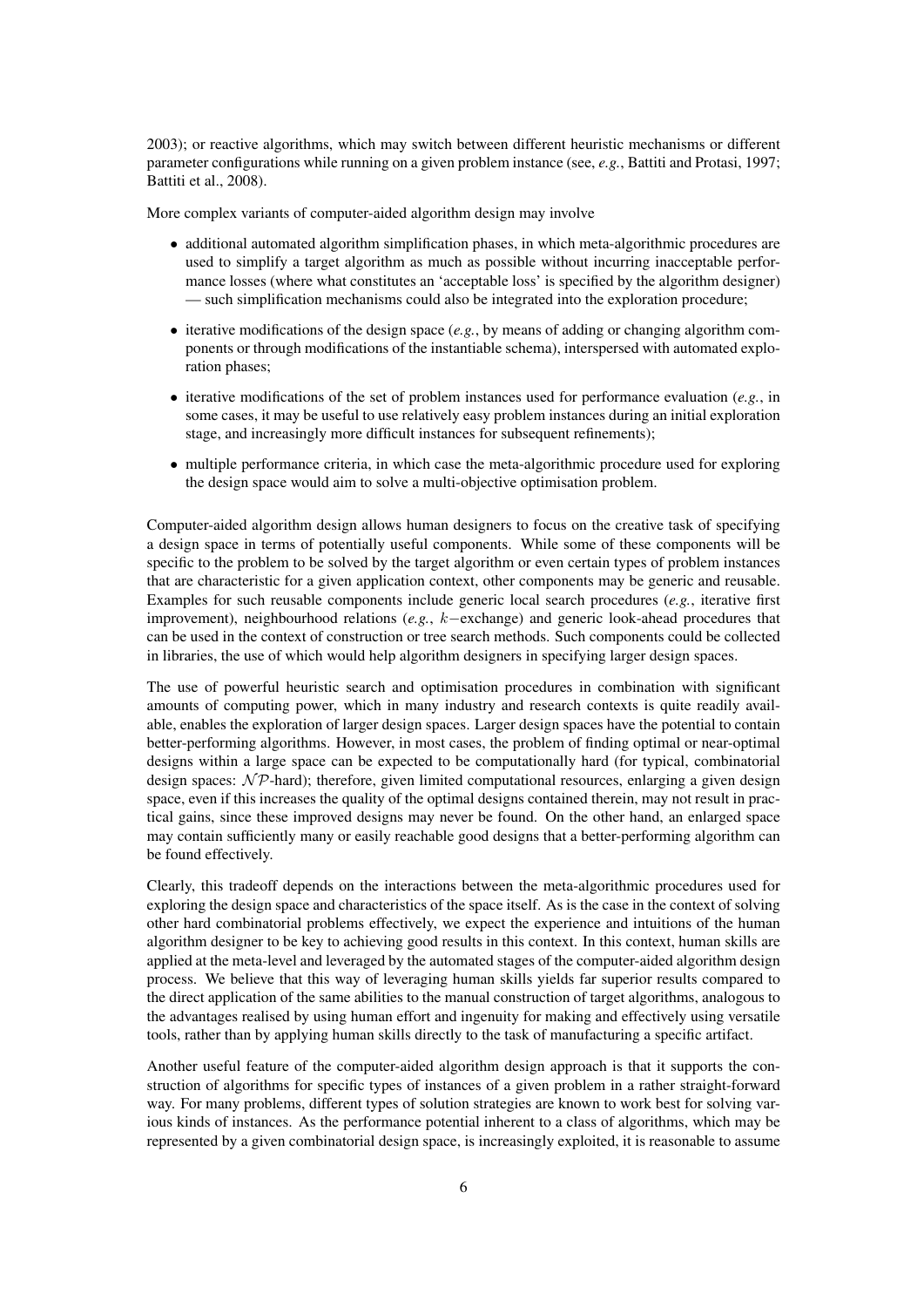that in addition to fairly instance-independent choices (*i.e.*, choices that would contribute to performance improvements on a broad class of problem instances), also components or configurations would be selected whose effectiveness depends on characteristics of the problem instances considered in the design process. Herein lies an additional pitfall of the traditional design process, which may encourage design decisions that really only work well in the limited context of the typically very small number of problem instances considered at a particular stage of the process.

In the computer-aided design process outlined here, the major part of the human effort involved is spent in the context of specifying design spaces, while the search for high-performance designs for a given set of problem instances is automated. Therefore, given a sufficiently rich design space and enough computing time, high-performance algorithms for specific classes of problem instances can be obtained relatively cheaply and in a straightforward way. Depending on the degree to which two given sets of problem instances, say  $I$  and  $J$ , differ from each other, the effort spent in finding a good algorithm  $A(I)$  for solving I, may even be leveraged effectively by starting the search for a highperformance algorithm  $A(J)$  for J from the design of  $A(I)$ . Related to this idea, in many real-world application scenarios, after an initial algorithm has been found and deployed, it may be useful to collect the problem instances solved by that algorithm and occasionally re-optimise the target algorithm using these instances (possibly in addition to ones used earlier in the algorithm design process). This way, the target algorithm could be automatically adapted to changing application requirements on an ongoing basis — a concept that is closely related to the idea of *life-long learning* (see, *e.g.*, Thrun, 1996).

Finally, computer-aided algorithm design can result in simpler target algorithms, because the use of meta-algorithmic procedures makes it possible and likely to explore larger parts of a given design space, while avoiding the previously discussed tendency of incremental, manual approaches to produce complex designs. Furthermore, the use of automated simplification procedures (which, in the simplest case, may perform simple abrasion analysis) makes it possible to explicitly search for simple designs with few components and heuristic mechanisms. Such designs are easier to understand and to explain; they are also more amenable to manual performance improvements by means of specially engineered data structures and other implementation enhancements.

Our approach shares much of its motivation with existing work on automated parameter tuning, algorithm configuration, algorithm portfolios and algorithm selection, all of which can be seen as special cases of computer-aided algorithm design.

In automated parameter tuning, the design space is defined by an algorithm whose behaviour is controlled by a set of parameters, and the task is to find performance-optimising settings of these parameters. Depending on the number of algorithm parameters and the nature of their domains, various methods can be used for exploring the resulting design spaces, ranging from well-known numerical optimisation procedures such as the Nelder-Nead Simplex algorithm (Nelder and Mead, 1965; Bűrmen et al., 2006) or the more recent, gradient-free CMA-ES algorithm (Hansen and Ostermeier, 2001; Hansen and Kern, 2004) to inherently discrete approaches based on experimental design methods (see, *e.g.*, Birattari et al., 2002; Balaprakash et al., 2007; Adenso-Diaz and Laguna, 2006), response-surface models (see, *e.g.*, Jones et al., 1998; Bartz-Beielstein, 2006) or stochastic local search procedures (see, *e.g.*, Hutter et al., 2007, 2008).

In automated algorithm configuration, the design space is defined by an algorithm schema that contains a number of instantiable components (typically, subprocedures or functions), along with a discrete set of concrete choices for each of these. This can be seen as a special case of parameter tuning, in which categorical parameters are used to select a set of components to instantiate the given schema. However, the nature of the respective optimisation problems is very different from those arising, *e.g.*, when tuning a small number of real-valued algorithm parameters, and in fact, several of the previously mentioned methods are not applicable. However, F-Race (Birattari et al., 2002; Balaprakash et al., 2007), Calibra (Adenso-Diaz and Laguna, 2006) and ParamILS (Hutter et al., 2007, 2008) have been used successfully in this context (although of these, so far only ParamILS has been demonstrated to be able to deal with the vast design spaces resulting from schemata with many, independently instantiable components), and promising results have been achieved by a genetic programming procedure applied to the configuration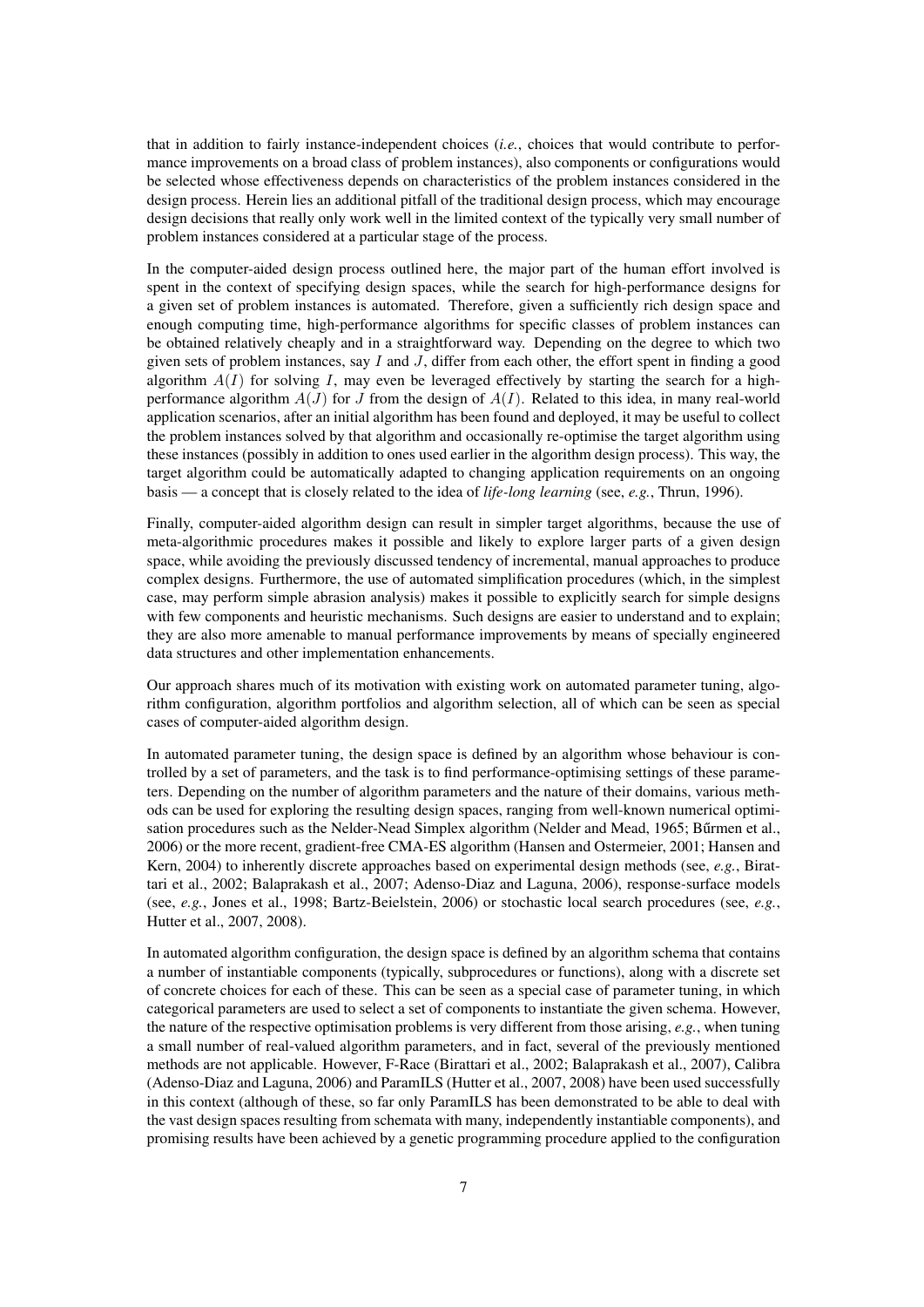of local search algorithms for SAT (Fukunaga, 2002, 2004).

In the case of algorithm portfolios (see, *e.g.*, Huberman et al., 1997; Gomes and Selman, 2001), the design space considered consists of sets of algorithms that are run concurrently on a given problem instance. In general, the components algorithms that make up the portfolio can be assigned different CPU shares in a multi-tasking environment; furthermore, in the case of randomised algorithms, it can be beneficial to include multiple copies of the same component algorithm. Extensions of this concept may allow communication between the component algorithms (as mentioned, but not explored by Huberman et al., 1997), or may dynamically re-allocate CPU shares between component algorithms (see, *e.g.*, Gagliolo and Schmidhuber, 2006). Given a set of component algorithms, the problem of determining performance-optimising (or risk-minimising) allocations of CPU shares can be seen as a parameter tuning problem; however, because of its special properties, it is likely that this problem is best solved using specific numerical optimisation methods. The problem of selecting component algorithms to be included in a portfolio can be seen as an algorithm configuration problem, but again, may be solvable most effectively using techniques that exploit special properties of the component selection task. <sup>2</sup>

Per-instance algorithm selection methods (see, *e.g.*, Rice, 1976; Leyton-Brown et al., 2003) exploit differences in the relative performance between various algorithms. Given a problem instance  $\pi$  to be solved, the idea is to select among several candidate algorithms the one that can be expected to give the best performance on  $\pi$ ; this is done based on knowledge on the correlation of algorithm performance with instance features. This corresponds to an algorithm design problem in which the design space consists of selection functions, which map instance features to candidate algorithms. In recent work, performance-optimising selection functions are determined using statistical classification or regression procedures (see, *e.g.*, Guerri and Milano, 2004; Leyton-Brown et al., 2003). Advanced algorithm selection methods may run more than one algorithm on a given problem instance (see, *e.g.*, Xu et al., 2007, 2008), or dynamically switch between algorithms (see, *e.g.*, Carchrae and Beck, 2005); the corresponding design spaces and methods for determinining 'good designs' are conceptually related to those previously mentioned.

It is not hard to see how more general computer-aided algorithm design approaches can in principle combine aspects of and procedures for automated parameter tuning, algorithm configuration, algorithm portfolios and per-instance algorithm selection. In the case of stochastic local search (SLS), a fundamental and widely used approach for solving hard combinatorial problems, design spaces spanning such combinations can be defined based on Generalised Local Search Machines (GLSMs). GLSMs are a general formalism for modelling SLS algorithms that is based on a clean separation between lower-level search procedures and higher-level search control strategies (Hoos, 1999; Hoos and Stützle, 2004). As will be discussed in detail elsewhere, GLSMs can be used to structure large and complex spaces of SLS algorithms, and existing work on automated parameter tuning, algorithm configuration as well as on general discrete and continuous optimisation methods will likely provide a good basis for automatically exploring these spaces.

We also note that when using appropriately chosen design spaces, computer-aided algorithm design can yield algorithms with provable performance guarantees. As a trivial example, consider portfolio constructions that run two or more algorithms for a given optimisation problem Π concurrently and return the best solution found by any of them. Let  $A_1$  be an algorithm for  $\Pi$  that is provably guaranteed to reach a certain approximation ratio after some runtime, say  $t(\pi)$ , where  $\pi$  is the given problem instance. Clearly, for k component algorithms, all with equal CPU share, any portfolio containing  $A_1$ is guaranteed to achieve the same approximation ratio as  $A_1$  in time  $k \times t(\pi)$ . Similarly, any sequential algorithm that first runs  $A_1$  for  $t(\pi)$ , then executes a stochastic local search procedure initialised at the candidate solution produced by  $A_1$ , and finally returns the best solution encountered, is also guaranteed to achieve the same approximation ratio as  $A_1$ . While these simple examples illustrate the feasibility of the concept, there certainly exist more complex ways of specifying design spaces in which all algorithms have provable performance guarantees by construction.

<sup>2</sup> It may be noted that neither Huberman et al. (1997) nor Gomes and Selman (2001) present automated methods for portfolio construction, while Fukunaga (2000) uses a bootstrap sampling method for portfolio optimisation.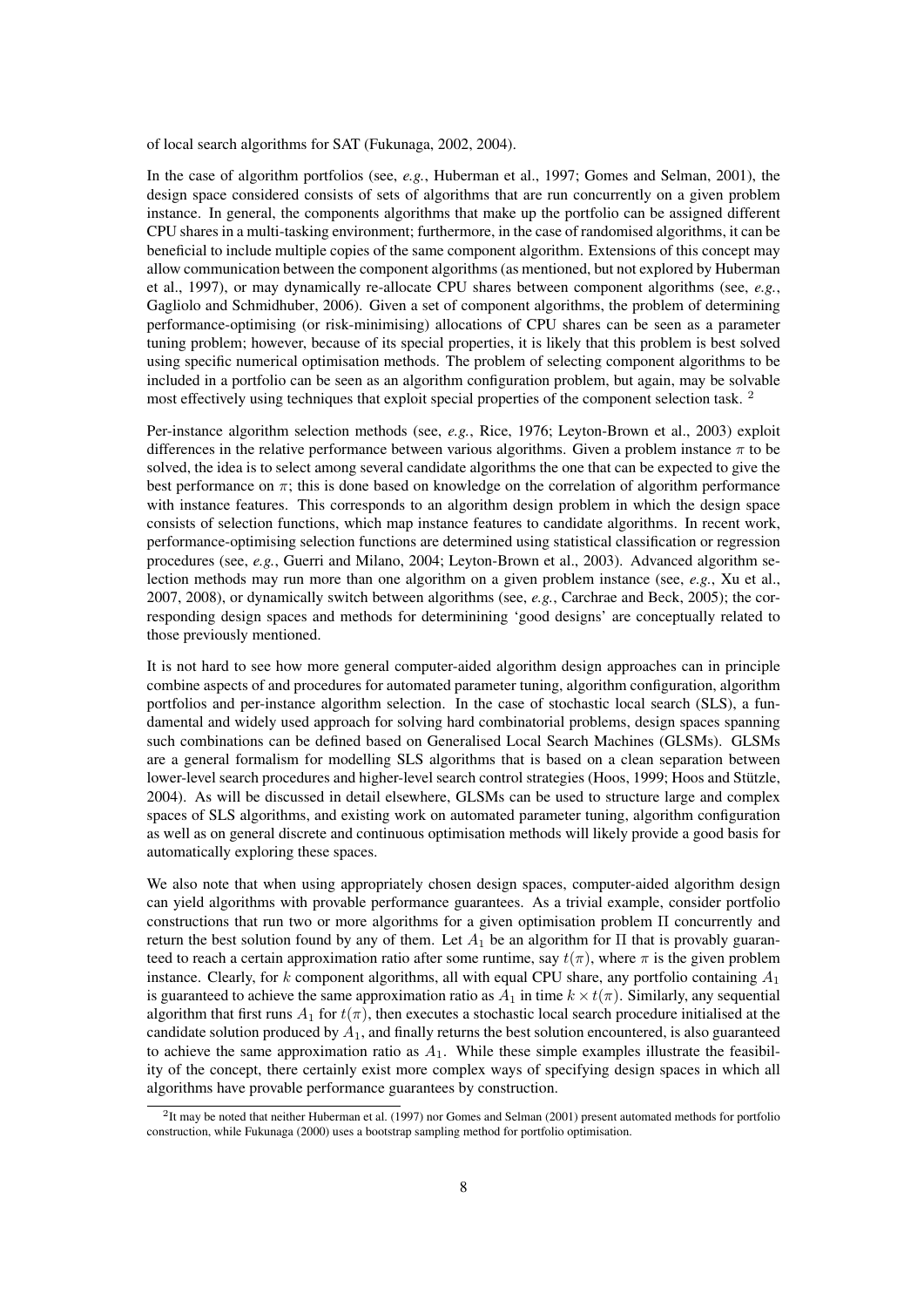# 4 A software environment for computer-aided design of highperformance algorithms

In order to apply computer-aided algorithm design methods in practice, various software components need to be made available to a human designer. In the simplest case, these could be comprised of a parametric target solver along with an implementation of a meta-algorithmic optimisation procedure, where the former is an implementation of a family of target algorithms, whose members are obtained by means of setting exposed parameters to certain values, while the latter searches the configuration space defined by these parameters for performance-optimising settings. This search process involves selecting candidate configurations of the parametric target solver as well as measuring the performance observed when running these configuration of the target solver on the given problem instances.

As previously mentioned, many existing procedures could in principle be used for these parameter tuning or algorithm configuration tasks; depending on the nature and number of parameters of the given target algorithm, procedures such as Nelder-Mead Simplex (Bűrmen et al., 2006; Nelder and Mead, 1965), CMA-ES (Hansen and Kern, 2004; Hansen and Ostermeier, 2001), F-Race (Birattari et al., 2002; Balaprakash et al., 2007) or ParamILS (Hutter et al., 2007, 2008) might be utilised in this context. However, existing implementations of these procedures use different formats for specifying the parameter space, which complicates their use in the context of more general computer-aided algorithm design tasks that may benefit from or require the use of more than one meta-algorithmic optimisation procedure (*e.g.*, during sequential design stages).

However, we believe that computer-aided design of high-performance algorithms is best supported by a software environment that goes much beyond the application of a single parameter tuning and algorithm configuration procedure. We envision a system that integrates

- various approaches and formalisms for specifying algorithm design spaces, such as algorithm portfolios (see, *e.g.*, Huberman et al., 1997; Gomes and Selman, 2001), per-instance algorithm selectors (see, *e.g.*, Guerri and Milano, 2004; Leyton-Brown et al., 2003; Xu et al., 2008) or Generalised Local Search Machines (Hoos, 1999; Hoos and Stützle, 2004);
- a collection of methods for exploring design spaces, including algorithm configuration and paramater tuning procedures (see, *e.g.*, Hutter et al., 2008, 2007; Balaprakash et al., 2007; Bartz-Beielstein, 2006), continuous optimisation methods (see, *e.g.*, Burmen et al., 2006; Nelder and Mead, 1965; Hansen and Kern, 2004; Hansen and Ostermeier, 2001), as well as specialised procedures for constructing algorithm portfolios or selectors (see, *e.g.*, Gagliolo and Schmidhuber, 2006; Guerri and Milano, 2004; Leyton-Brown et al., 2003; Xu et al., 2008; Carchrae and Beck, 2005);
- support for a variety of performance metrics, including (descriptive statistics over) run-time as well as solution quality achieved after fixed run-time;
- support for managing sets of benchmark instances;
- support for managing and interpreting experimental results, which should also include mechanisms that avoid unnecessary duplication of algorithm runs;
- methods for automated algorithm simplification, including simple abrasion analysis as well as more complex approaches that support trading off performance against (description) complexity of algorithms.

Furthermore, we believe that the following features are especially important when designing such a system:

• component-based architecture with simple, clearly defined and well-documented interfaces between all components — this facilitates concurrent and independent development of components;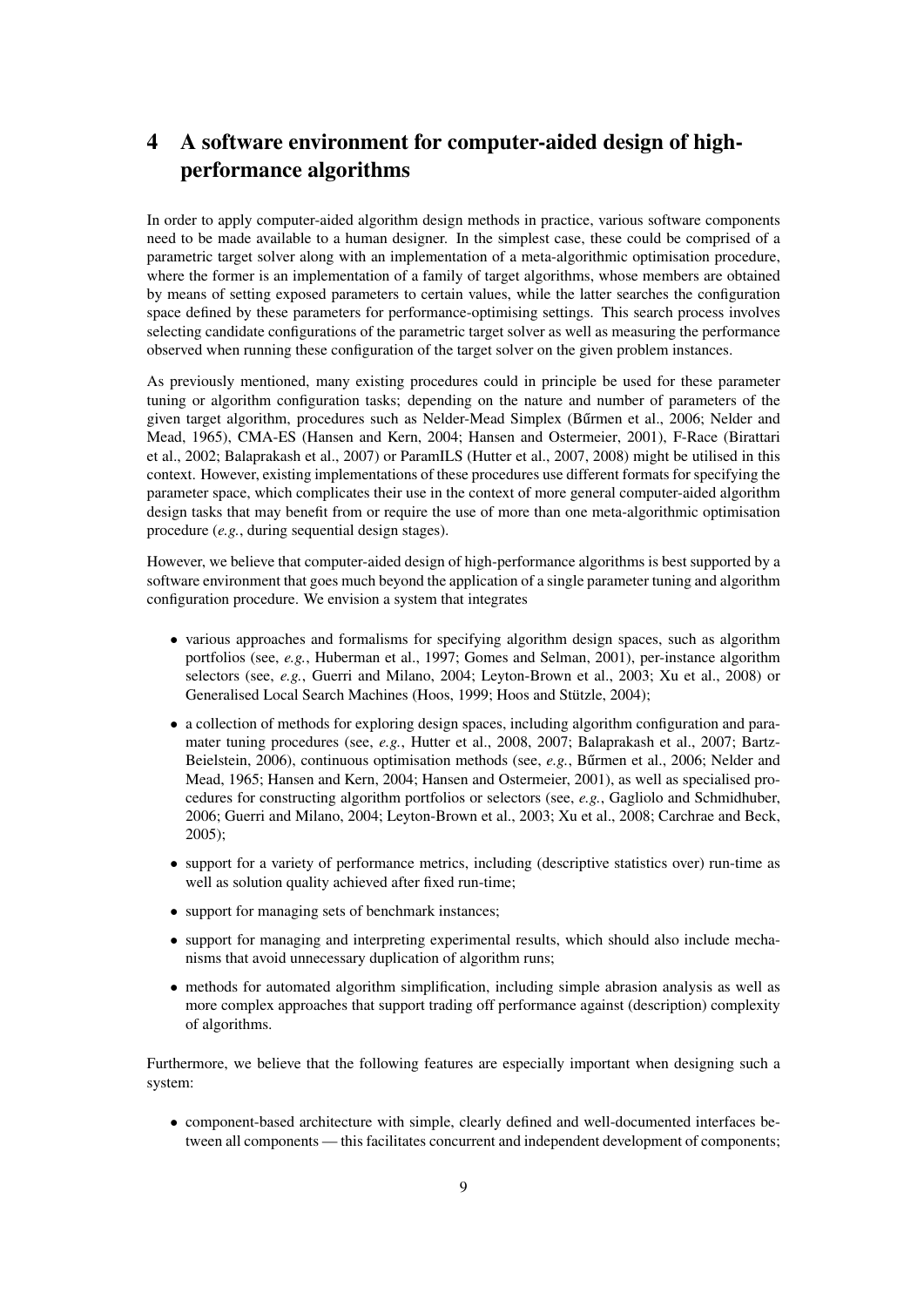- clear separation between the user interface (which we envision to be web-based, possibly using Java applets) and other components of the system, in particular, the meta-algorithmic procedures used for algorithm construction, configuration, tuning and simplification — this makes it possible to separate the development and integration of new components to a large degree from work on the user interface;
- effective utilisation of parallel computation in the form of multi-core and multi-processor systems, compute clusters and possibly large-scale distributed computation in the form of CPU cycle-scavenging (*cf.* SETI@home) — given the compute-intensive nature of most computeraided algorithm design tasks and the trend towards parallel computing environments, this is an indispensable requirement.

To be widely used, such a system would need to be easy to install and run on a range of commonly used compute platforms, in particular, on MS-Windows- and Unix-based systems (including Mac OS X). Furthemore, it should make it easy to perform conceptually simple tasks, such as parameter tuning or configuration of a given solver (provided as an executable) on a set of benchmark instances.

Finally, such a software environment for computer-aided algorithm design could and should make use of the functionality afforded by widely used utilities such as Sun Grid Engine (or similar distributed computing environments), mySQL (or similar database systems), CVS (or similar version control systems), R (or similar statistics packages) and Gnuplot (or similar graph plotting software). We see also potential for integration with software development environments, such as Eclipse, in the context of support for target algorithm component development and management, as well as for design space specification.

Based on these considerations, we are currently designing a system called *High-performance Algorithm Laboratory (HAL)*, which will support both, computer-aided design of high-performance algorithms, as well as empirical analysis of such algorithms (where the latter includes comparative performance analysis, performance scaling analysis, robustness analysis and parameter response analysis). A first version of HAL will likely support design space specifications in the form of black-box parametric target solvers, along with a number of meta-algorithmic optimisation procedures, including ParamILS (Hutter et al., 2007, 2008), F-Race (Birattari et al., 2002), Iterated F-Race (Balaprakash et al., 2007), Active Configurator and likely also SPO (Bartz-Beielstein, 2006), as well as one or two gradient-free continuous optimisation procedures, such as Nelder-Mead Simplex (Burmen et al., 2006; Nelder and Mead, 1965) or CMA-ES (Hansen and Kern, 2004; Hansen and Ostermeier, 2001). It will also provide some support for managing sets of benchmark instances and for archiving experimental results.

In subsequent versions, we plan to additionally support algorithm design patterns based on GLSMs as well as on per-instance algorithm selectors and algorithm portfolios; an automated simplification procedure (dubbed *Razor*); and finally, tools for target algorithm performance analysis based on widely used concepts and methods from empirical algorithmics, such as solution quality distributions, run-time distributions, solution cost distributions and parameter response curves (see, *e.g.*, Hoos and Stützle, 2004, Ch. 4).

## 5 Related work

Work on automated algorithm selection, algorithm configuration, parameter tuning and algorithm portfolios is motivated to a large extent by considerations similar to those presented here (see, *e.g.*, Rice, 1976; Leyton-Brown et al., 2003; Guerri and Milano, 2004; Carchrae and Beck, 2005; Hutter et al., 2007; Adenso-Diaz and Laguna, 2006; Huberman et al., 1997; Gomes and Selman, 2001; Gagliolo and Schmidhuber, 2006); focussed on particular design techniques, it is typically more limited in scope, but has very useful applications in the broader context of our more general approach. Work on generalpurpose optimisation techniques (see, *e.g.*, Powell, 1998; Hansen and Kern, 2004; Hansen and Os-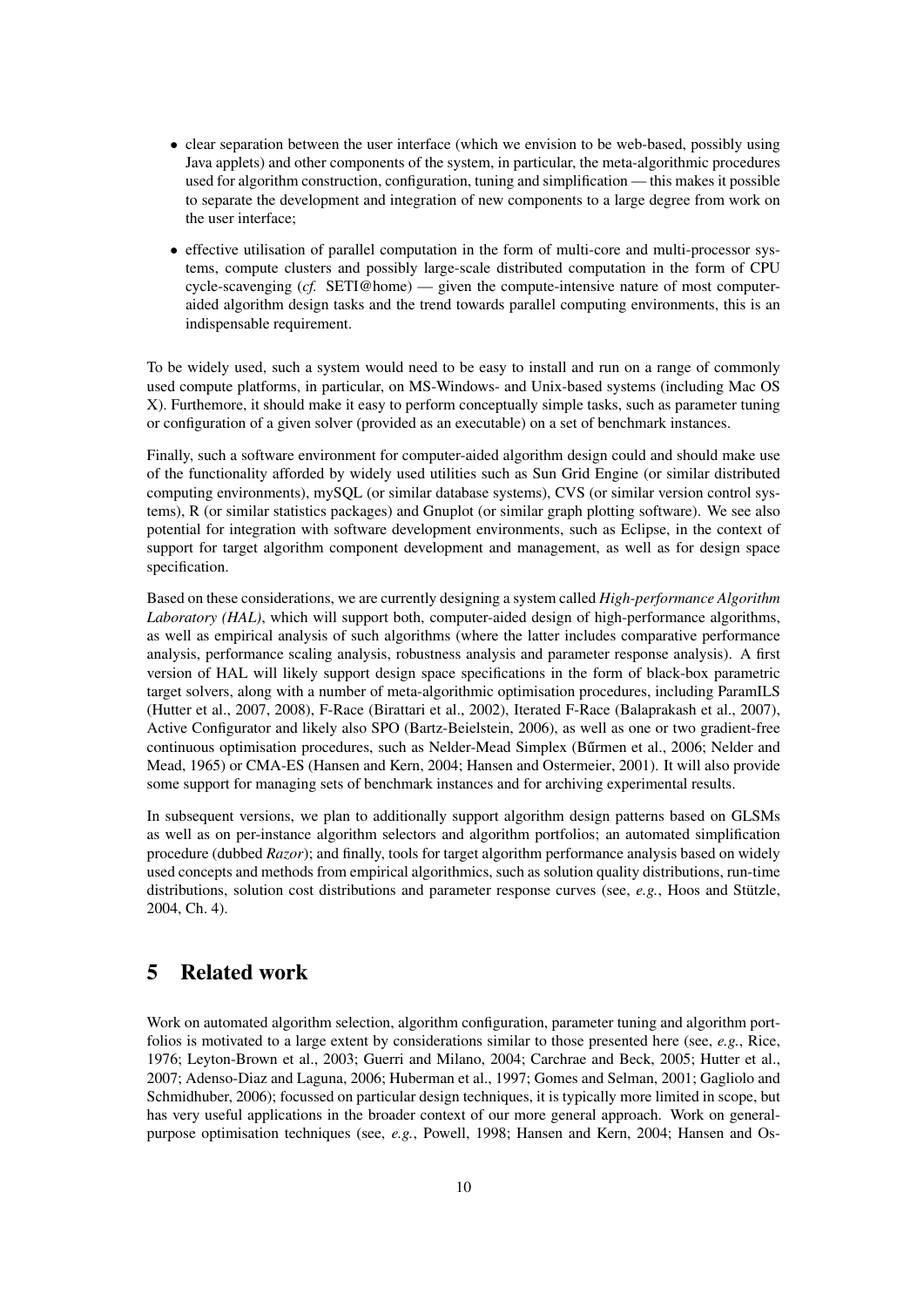termeier, 2001; Bűrmen et al., 2006; Nelder and Mead, 1965) is similarly directly applicable in the context of our approach, but is typically focussed on solving problems with characteristics that can differ considerably from those arising in the context of searching for high-performance algorithms in large, combinatorial design spaces.

Existing work on algorithm synthesis is mostly focussed on automatically generating algorithms that satisfy a given formal specification or that solve a specific problem from a large and diverse domain (see, *e.g.*, Westfold and Smith, 2001; Van Hentenryck and Michel, 2007; Monette et al., 2009; Di Gaspero and Schaerf, 2007), while the approach we consider is focussed on performance optimisation in a large space of candidate solvers for a given problem that are all guaranteed to be correct by construction. Clearly, there is complementarity between both approaches; at the same time, because of the significant difference in focus, the methods considered in algorithm synthesis and performance-oriented computerassisted algorithm design, as considered here, are quite different.

Work on algorithm engineering is mostly focussed on the empirical performance of algorithms for polytime-solvable problems, and involves manual exploration of relatively modest numbers of algorithm variants, obtained by including various heuristic mechanisms and speed-up techniques (see, *e.g.*, Sanders and Schultes, 2007; Maue and Sanders, 2007). Our approach, on the other hand, deals mostly with performance-optimisation by means of search in much larger combinatorial design spaces; it is, in principle, applicable to problems of arbitrary computational complexity, but expected to be most effective on  $\mathcal{NP}$ -hard problems. Again, there is complementarity between the two research directions; *e.g.*, work in algorithm engineering could benefit from the meta-algorithmic procedures used in our approach for searching large design spaces, while the theoretical insights that often guide particular algorithm engineering efforts may be very useful in the context of defining design spaces in our approach.

In the machine learning community, meta-algorithmic techniques are used for improving the performance of machine learning procedures. This area is commonly referred to as *meta-learning*, and the meta-algorithmic procedures used in this context are typically based on machine learning approaches (see, *e.g.*, Vilalta and Drissi, 2002); examples include stacked generalisation and dynamic bias selection as well as, under a broad definition of meta-learning, model-combination techniques, such as bagging and boosting. Meta-learning can be seen as a special case of computer-assisted algorithm design in that, while being motivated very similarly, it is more restricted in scope. (At the same time, meta-learning addresses issues well outside of the context considered here.) Doubtlessly, commonly used machine learning procedures constitute a very important class of algorithms that can benefit enormously from computer-assisted algorithm design methods, and the specific methods used in meta-learning may well be useful in the context of designing other types of algorithms. At the same time, it is likely that metaalgorithmic procedures different from those already used in meta-learning may prove to be useful in the design of high-performance machine learning algorithms.

Another area in which approaches that fall under the umbrella of computer-aided algorithm design can be found is evolutionary computation. In a subarea known as *genetic programming (GP)* (see, *e.g.*, Poli et al., 2008), evolutionary algorithms are typically used to construct algorithms (or related formalisms, such as automata or functions) with specific properties. For example, Fukunaga (2002, 2004) used an evolutionary algorithm to search for high-performance SAT algorithms in an unbounded space of stochastic local search algorithms for SAT. Similarly, Bölte and Thonemann (1996) optimised the performance of a simulated annealing for the quadratic assignment problem by means of evolving annealing schedules. In genetic programming, the specification of design spaces and the evolutionary algorithms used for exploring these spaces are closely linked; furthermore, the design spaces are typically unbounded, and the target algorithms comprising these spaces are typically represented as trees. (However, there is now an increasing amount of work that uses other representations). Considering its focus on meta-algorithmic search procedures based on evolutionary algorithms and on unbounded design spaces, when applied to the design of high-performance algorithms, genetic programming can be seen as a special case of computer-aided algorithm design. Although there are contexts (such as the algorithm configuration and parameter tuning problems mentioned previously) in which other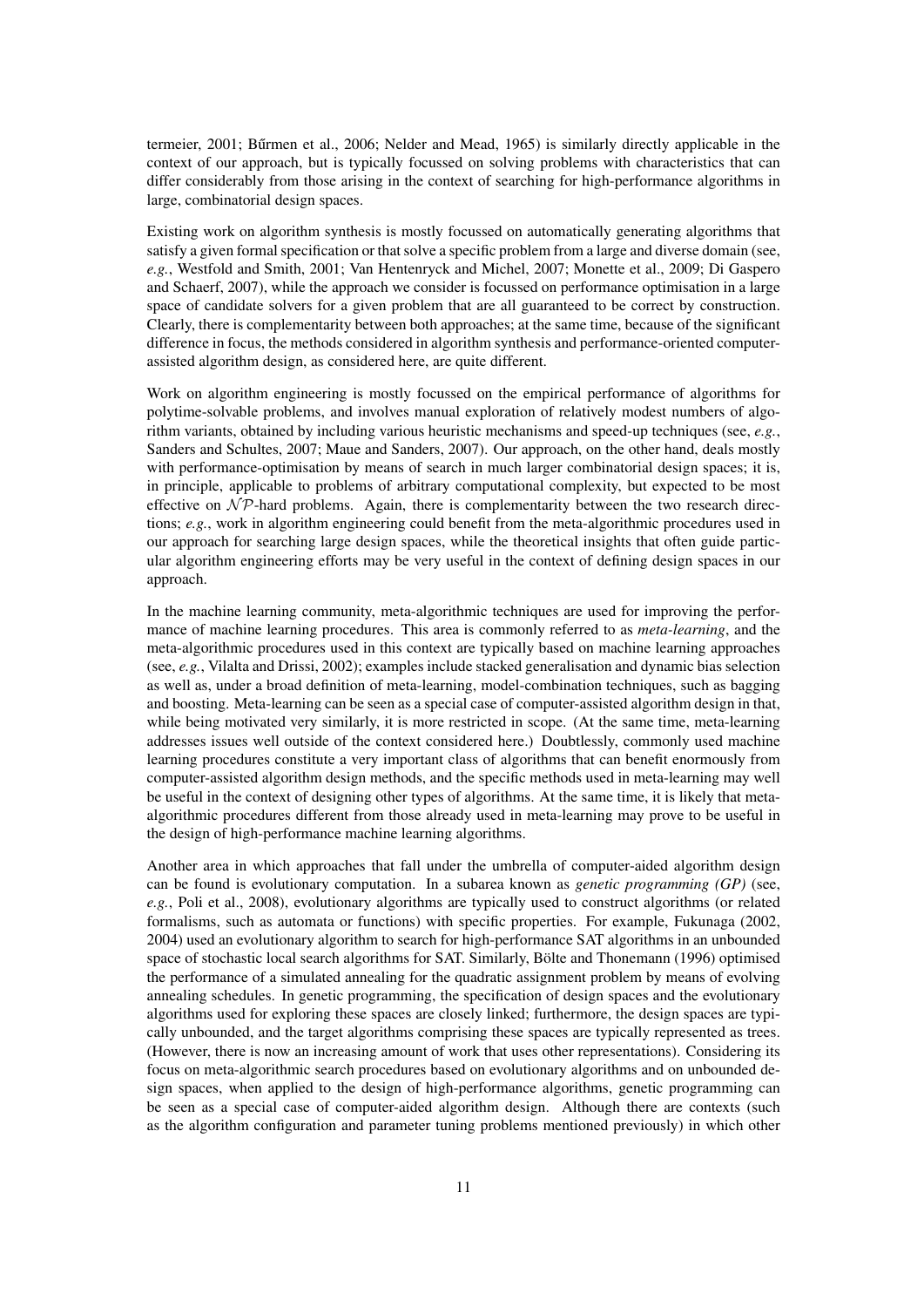computer-aided algorithm design methods may be considerably more effective than standard genetic programming techniques, we expect the latter to be useful for exploring potentially unbounded, highly structured design spaces, as encountered, for example, in the context of constructing GLSM-based designs of stochastic local search algorithms.

Work on so-called *hyper-heuristics* (see, *e.g.*, Cowling et al., 2002; Burke et al., 2003) and on *reactive search methods* (see, *e.g.*, Battiti and Protasi, 1997; Battiti et al., 2008) is also motivated by the goal of building high-performance algorithms using generic methods. However, this work is largely orthogonal to our approach, since it is typically focussed on using traditional design methods to design algorithms that use some higher-level control strategy in order to modify the behaviour of a given algorithm at run-time. Specific methods from both areas can, however, give rise to interesting design spaces; these spaces could then be searched for high-performance hyper-heuristics or reactive search methods using standard meta-algorithmic optimisation methods.

The feasibility and potential of using automated methods for constructing high-performance algorithms has been demonstrated in various application contexts. For example, Li et al. (2005) have used a genetic programming approach to create hybrid sorting algorithms that outperform those provided by several widely used libraries, including the C++ STL. Whaley et al. (2001) describe a general approach for optimising the performance of algorithms termed *Automated Empirical Optimization of Software (AEOS)* and its application to computing-platform-specific performance optimisation of linear algebra routines. The meta-algorithmic search procedure used in this work is very specific to the code-level tuning task studied by the authors; their more general AEOS approach, while focussed on performance-optimisation of libraries of fundamental computing routines for given computing platforms on the code-generation level, is very similar to the computer-aided algorithm design approach advocated here in terms of its nature and motivation. Conceptually similar work can also be found in compiler optimisation (see, *e.g.*, Pan and Eigenmann, 2006; Cavazos et al., 2007) and database query optimisation (see, *e.g.*, Stillger and Spiliopoulou, 1996; Dong and Liang, 2007).

#### 6 Conclusions

The computer-aided approach for the design of high-performance algorithms discussed in this report has many advantages compared to the traditional, manual design processes commonly used today. These advantages are especially pronounced in the context of designing heuristic algorithms for hard computational problems that increasingly arise in many application areas as a consequence of resource limitations and competition in large, tightly coupled markets. However, the computer-aided algorithm design approach is also applicable to computationally easier problems that need to be solved in realtime or near-real-time scenarios. In contexts where several types of problem instances with different characteristics need to be solved, computer-aided algorithm design is particularly attractive, since it can be used to automatically adapt algorithms that perform well on one instance distribution to other distributions with little or no human intervention, as long as a sufficiently rich design space and sufficiently powerful meta-algorithmic search procedures are available.

When moving from traditional algorithm design methods to computer-aided algorithm design, the role of human designers changes fundamentally: instead of sequentially testing a series of candidate designs, the emphasis is now on specifying design spaces that are then explored automatically. This approach is scalable and benefits from readily available computing power: Given a large design space, additional computational resources can be expected to help in finding better algorithms as a result of more thorough exploration within that space; alternatively, an increase in computational resources can prompt further extensions of the design space. We note that parallel computation can easily be harnessed in this context. In many cases, a given design space can be partitioned into disjoint subspaces in obvious ways, for example, by splitting on a number of binary or discrete design choices, or by partitioning the domains of continuous algorithm parameters. (This seems particularly useful in cases where some top-level design choices precede and determine later, lower-level choices, and where there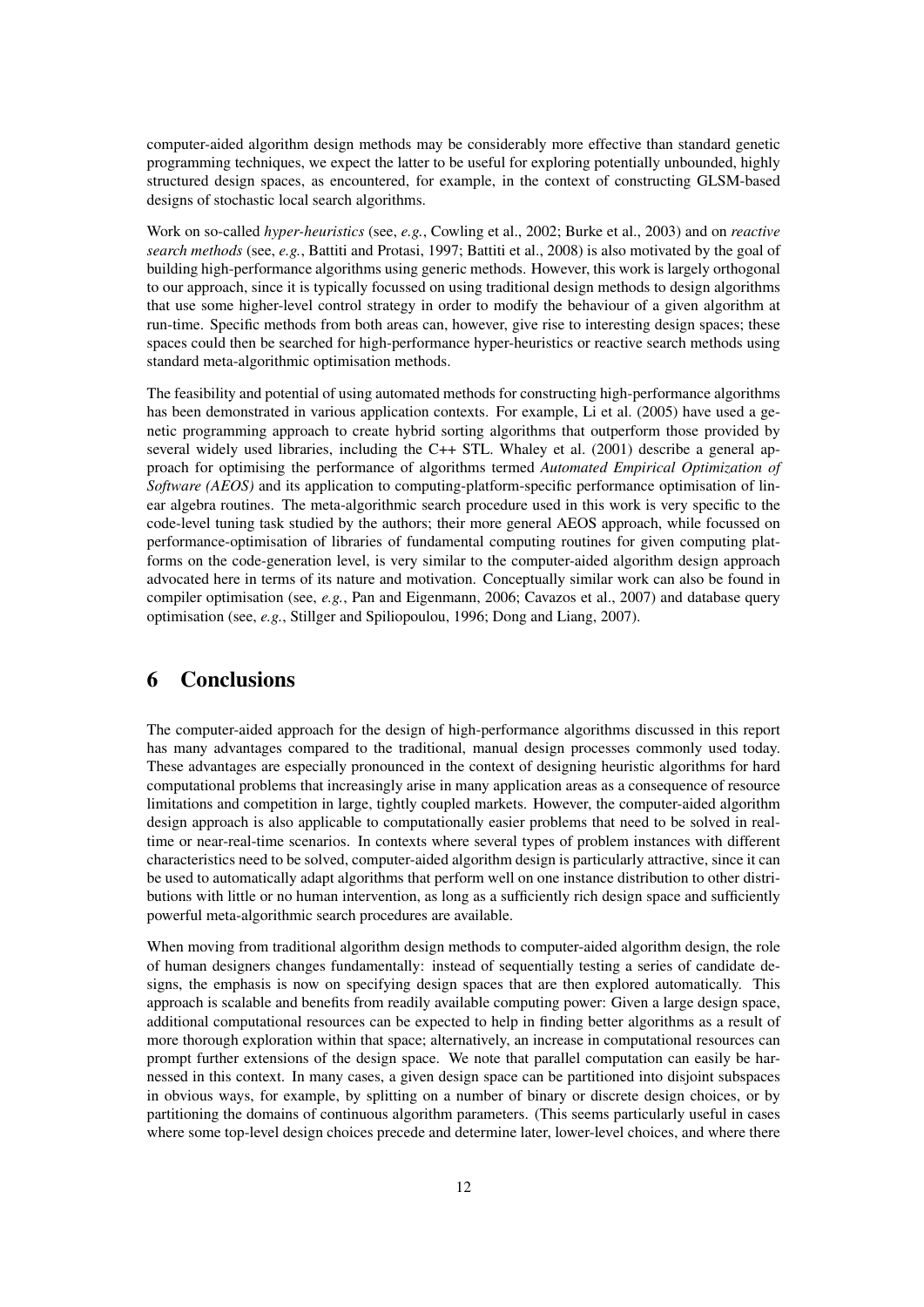is no *a priori* knowledge regarding which top-level choice might be best.) Furthermore, stochastic local search procedures, which are among the most attractive and best suited methods for exploring complex combinatorial spaces, tend to be parallelisable easily and efficiently by means of performing multiple independent runs (see, *e.g.*, Hoos and Stützle, 2004; Hutter et al., 2007).

Overall, computer-aided algorithm design can lead to higher-performance and simpler algorithms. As a design approach, it is also more principled than the *ad-hoc* methods currently used, which makes it easier to disseminate and support, in the form of software systems for computer-aided algorithm design. Because of their more formalised nature, computer-aided algorithm design methods are also easier to evaluate and to improve. Their development and application therefore constitutes a key step in transforming the design of high-performance algorithm from a craft that is based primarily on experience and intuition to an engineering effort involving formalised procedures and best practices.

Existing work in various areas has followed similar goals and, in some cases, has led to methods that will doubtlessly be useful in the context of the approach advocated here. However, by framing the computer-aided design approach in a general way, by pointing out how it naturally encompasses and builds on existing concepts, such as parameter tuning, algorithm configuration, algorithm portfolios and algorithm selection, and by outlining how it can be supported by a general-purpose system that includes existing meta-algorithmic procedures, we believe that the vast potential this approach brings to the notoriously difficult task of designing high-performance algorithms can be realised more effectively and in a principled way. Our work aims to bring together related research efforts from a number of areas — including artificial intelligence, empirical algorithmics, algorithm engineering, operations research, numerical optimisation, machine learning, statistics, databases, parallel computing and software engineering — to leverage commonalities and exploit complementarities, to articulate and realise a vision that will change the way in which we design high-performance algorithms. As a result, human experts will be able to more easily design effective algorithms for solving computational problems encountered in application domains ranging from bioinformatics to industrial scheduling, from compiler optimisation to robotics, from databases to production planning.

Acknowledgement: Some of the ideas discussed in this document have their roots in joint work and discussions with Frank Hutter, Thomas Stützle, Kevin Leyton-Brown and Chris Fawcett. The author gratefully acknowlegdes helpful comments by Chris Fawcett, Frank Hutter, Morten Irgens, Alan Mackworth and Lin Xu on earlier versions of this document.

# References

- Adenso-Diaz, B. and Laguna, M. (2006). Fine-tuning of algorithms using fractional experimental design and local search. *Operations Research*, 54(1):99–114.
- Balaprakash, P., Birattari, M., and Stützle, T. (2007). Improvement strategies for the F-race algorithm: Sampling design and iterative refinement. In Bartz-Beielstein, T., Aguilera, M. J. B., Blum, C., Naujoks, B., Roli, A., Rudolph, G., and Sampels, M., editors, *4th International Workshop on Hybrid Metaheuristics (MH'07)*, pages 108–122.
- Bartz-Beielstein, T. (2006). *Experimental Research in Evolutionary Computation: The New Experimentalism*. Natural Computing Series. Springer Verlag, Berlin, Germany.
- Battiti, R., Brunato, M., and Mascia, F. (2008). *Reactive Search and Intelligent Optimization*, volume 45 of *Operations Research/Computer Science Interfaces*. Springer Verlag.
- Battiti, R. and Protasi, M. (1997). Reactive search, a history-based heuristic for MAX-SAT. *ACM Journal of Experimental Algorithmics*, 2.
- Bentley, J. L. and McIlroy, M. D. (1993). Engineering a sort function. *Software–Practice and Experience*, 23:1249–1265.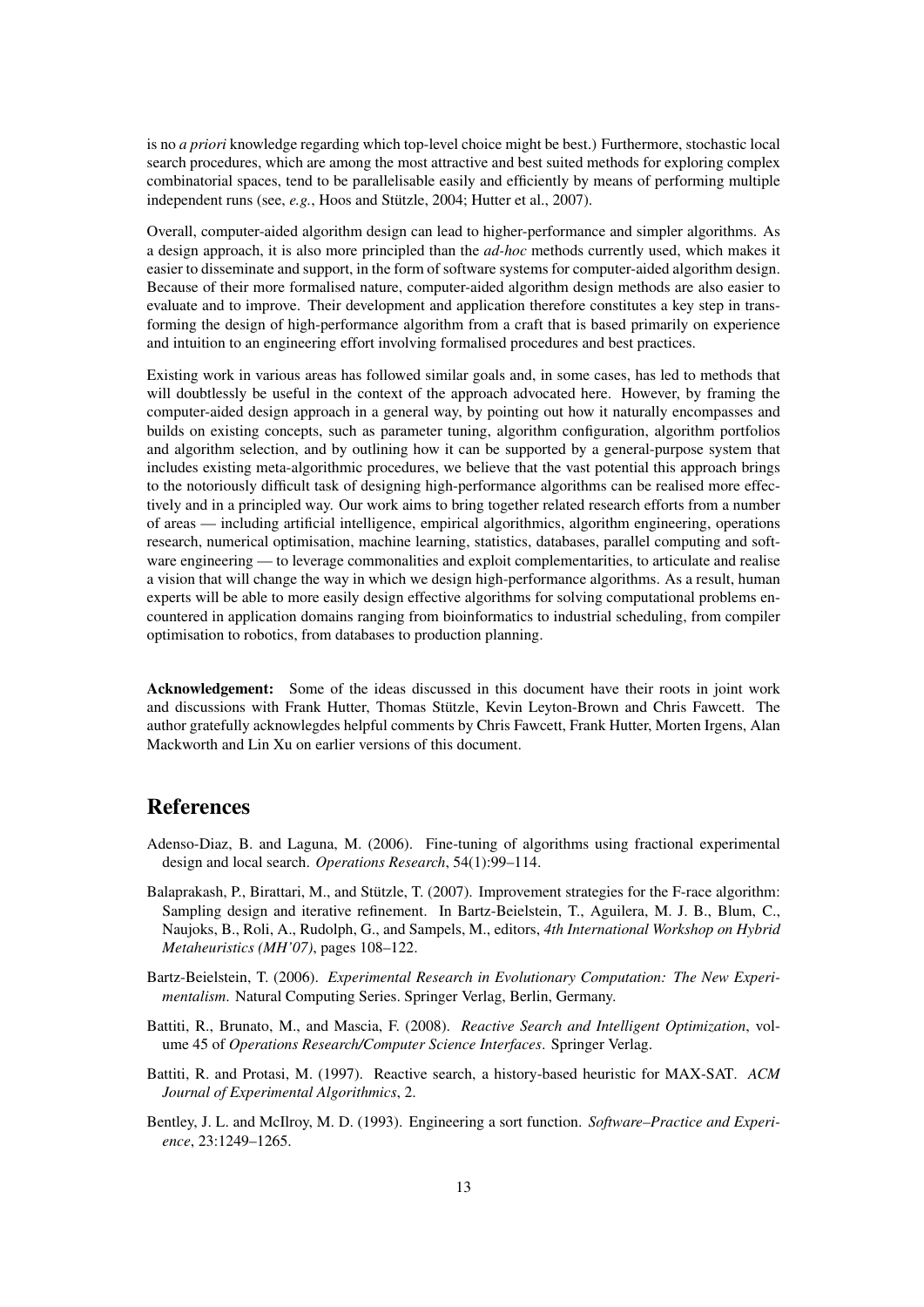- Birattari, M., Stützle, T., Paquete, L., and Varrentrapp, K. (2002). A racing algorithm for configuring metaheuristics. In *GECCO '02: Proc. of the Genetic and Evolutionary Computation Conference*, pages 11–18.
- Bölte, A. and Thonemann, U. W. (1996). Optimizing simulated annealing schedules with genetic programming. *European Journal of Operational Research*, 92(2):402–416.
- Brodal, G. S., Fagerberg, R., and Vinther, K. (2008). Engineering a cache-oblivious sorting algorithm. *J. Exp. Algorithmics*, 12:1–23.
- Burke, E., Kendall, G., Newall, J., Hart, E., Ross, P., and Schulenburg, S. (2003). Hyper-heuristics: an emerging direction in modern search technology.
- Bűrmen, Á., Puhan, J., and Tuma, T. (2006). Grid restrained nelder-mead algorithm. *Computational Optimization and Applications*, 34(3):359–375.
- Carchrae, T. and Beck, J. (2005). Applying machine learning to low knowledge control of optimization algorithms. *Computational Intelligence*, 21(4):373–387.
- Cavazos, J., Fursin, G., Agakov, F., Bonilla, E., O'Boyle, M. F. P., and Temam, O. (2007). Rapidly selecting good compiler optimizations using performance counters. In *CGO '07: Proceedings of the International Symposium on Code Generation and Optimization*, pages 185–197, Washington, DC, USA. IEEE Computer Society.
- Cowling, P., Kendall, G., and Soubeiga, E. (2002). Hyperheuristics: A tool for rapid prototyping in scheduling and optimisation. In *Applications of Evolutionary Computing*, volume 2279 of *Lecture Notes in Computer Science*, pages 1–10. Springer.
- Di Gaspero, L. and Schaerf, A. (2007). Easysyn++: A tool for automatic synthesis of stochastic local search algorithms. In Stützle, T., Birattari, M., and Hoos, H. H., editors, *Proc. International Workshop on Engineering Stochastic Local Search Algorithms (SLS 2007)*, volume 4638 of *Lecture Notes in Computer Science*, pages 177–181. Springer.
- Dijkstra, E. W. (1959). A note on two problems in connexion with graphs. *Numerische Mathematik*, 1:269–271.
- Dong, H. and Liang, Y. (2007). Genetic algorithms for large join query optimization. In *GECCO '07: Proceedings of the 9th annual conference on Genetic and evolutionary computation*, pages 1211–1218, New York, NY, USA. ACM.
- Fukunaga, A. S. (2000). Genetic algorithm portfolios. In *Proc. of the 2000 Congress on Evolutionary Computation*, pages 1304–1311, Piscataway, NJ. IEEE Service Center.
- Fukunaga, A. S. (2002). Automated discovery of composite sat variable-selection heuristics. In *Proceedings of the Eighteenth National Conference on Artificial Intelligence*, pages 641–648.
- Fukunaga, A. S. (2004). Evolving local search heuristics for SAT using genetic programming. In Deb, K., Poli, R., Banzhaf, W., Beyer, H.-G., Burke, E., Darwen, P., Dasgupta, D., Floreano, D., Foster, J., Harman, M., Holland, O., Lanzi, P. L., Spector, L., Tettamanzi, A., Thierens, D., and Tyrrell, A., editors, *Genetic and Evolutionary Computation – GECCO-2004, Part II*, volume 3103 of *Lecture Notes in Computer Science*, pages 483–494, Seattle, WA, USA. Springer-Verlag.
- Gagliolo, M. and Schmidhuber, J. (2006). Dynamic algorithm portfolios. In Amato, C., Bernstein, D., and Zilberstein, S., editors, *Ninth International Symposium on Artificial Intelligence and Mathematics (AI-MATH-06)*.
- Gomes, C. P. and Selman, B. (2001). Algorithm portfolios. *Artificial Intelligence*, 126(1-2):43–62.
- Guerri, A. and Milano, M. (2004). Learning techniques for automatic algorithm portfolio selection. In *Proceedings of the 16th Eureopean Conference on Artificial Intelligence (ECAI 2004)*, pages 475– 479. IOS Press.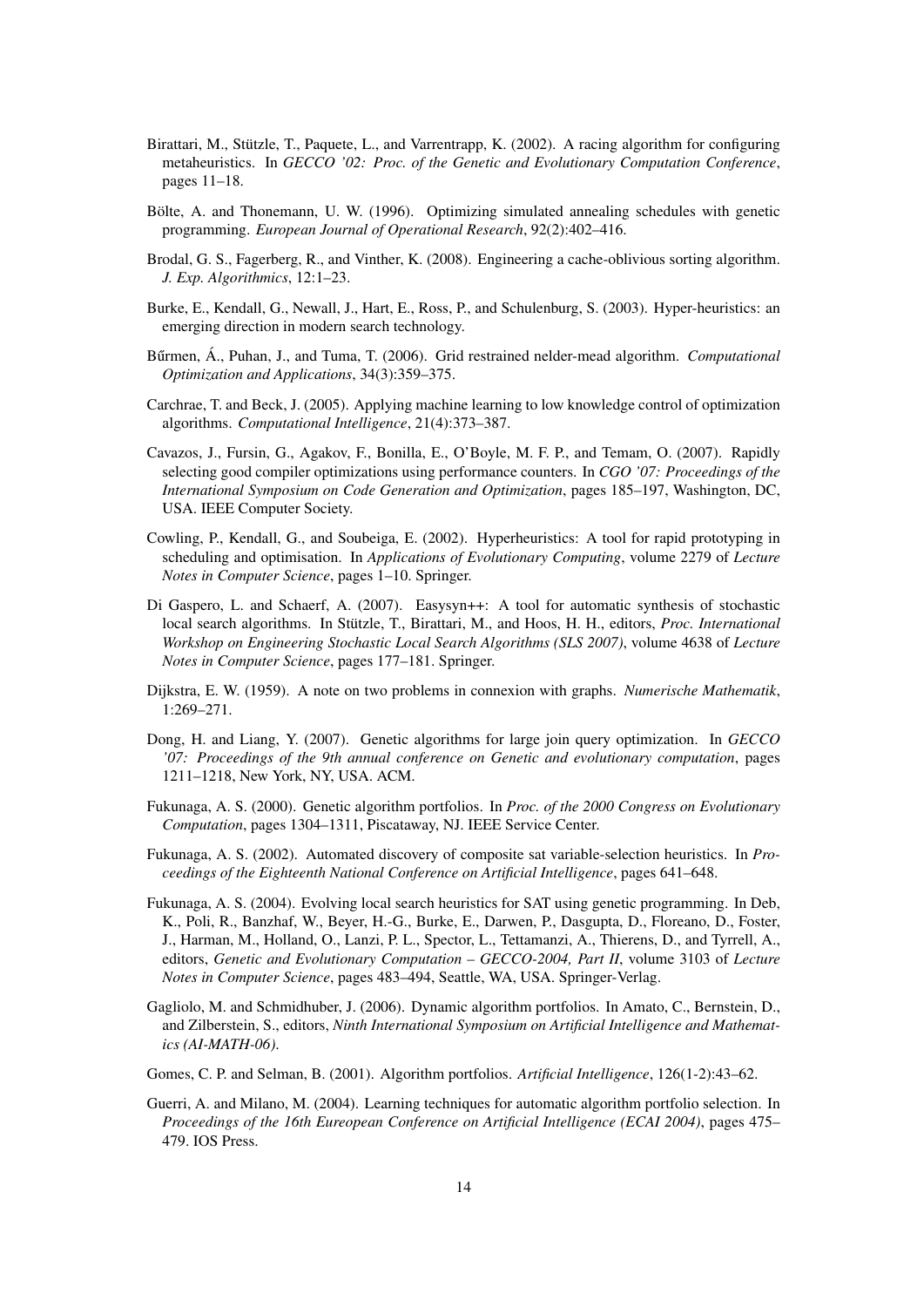- Hansen, N. and Kern, S. (2004). Evaluating the CMA evolution strategy on multimodal test functions. In Yao, X. et al., editors, *Parallel Problem Solving from Nature PPSN VIII*, volume 3242 of *LNCS*, pages 282–291. Springer.
- Hansen, N. and Ostermeier, A. (2001). Completely derandomized self-adaptation in evolution strategies. *Evolutionary Computation*, 9(2):159–195.
- Hoos, H. (1999). *Stochastic Local Search Methods, Models, Applications*. infix-Verlag, Sankt Augustin, Germany.
- Hoos, H. H. and Stützle, T. (2004). *Stochastic Local Search—Foundations and Applications*. Morgan Kaufmann Publishers, USA.
- Huberman, B., Lukose, R., and Hogg, T. (1997). An economics approach to hard computational problems. *Science*, 265:51–54.
- Hutter, F., Hoos, H. H., Leyton-Brown, K., and Stützle, T. (2008). ParamILS: An automatic algorithm configuration framework. (Submitted).
- Hutter, F., Hoos, H. H., and Stützle, T. (2007). Automatic algorithm configuration based on local search. In *Proceedings of the Twenty-Second National Conference on Artificial Intelligence*, pages 1152–1157.
- Jones, D. R., Schonlau, M., and Welch, W. J. (1998). Efficient global optimization of expensive black box functions. *Journal of Global Optimization*, 13:455–492.
- Leyton-Brown, K., Nudelman, E., Andrew, G., McFadden, J., and Shoham, Y. (2003). A portfolio approach to algorithm selection. In Rossi, F., editor, *Principles and Practice of Constraint Programming – CP 2003*, volume 2833 of *Lecture Notes in Computer Science*, pages 899–903. Springer Verlag, Berlin, Germany.
- Li, X., Garzarán, M. J., and Padua, D. (2005). Optimizing sorting with genetic algorithms. In *Proc. International Symposium on Code Generation and Optimization*, pages 99–110. IEEE Computer Society.
- Maue, J. and Sanders, P. (2007). Engineering algorithms for approximate weighted matching. In *Experimental Algorithms, 6th International Workshop (WEA 2007)*, volume 4525 of *Lecture Notes in Computer Science*, pages 242–255. Springer.
- Monette, J.-N., Deville, Y., and Hentenryck, P. V. (2009). Aeon: Synthesizing scheduling algorithms from high-level models. In *Proc. 11th INFORMS Computing Society Conference (to appear)*.
- Nelder, J. A. and Mead, R. (1965). A simplex method for function minimization. *The Computer Journal*, 7(4):308–313.
- Pan, Z. and Eigenmann, R. (2006). Fast and effective orchestration of compiler optimizations for automatic performance tuning. In *CGO '06: Proceedings of the International Symposium on Code Generation and Optimization*, pages 319–332, Washington, DC, USA. IEEE Computer Society.
- Poli, R., Langdon, W. B., and McPhee, N. F. (2008). *A field guide to genetic programming*. Published via http://lulu.com and freely available at http://www.gp-field-guide.org.uk. (With contributions by J. R. Koza).
- Powell, M. (1998). Direct search algorithms for optimization calculations. *ACTA NUMERICA*, pages 287–336.
- Rice, J. R. (1976). The algorithm selection problem. *Advances in Computers*, 15:65–118.
- Sanders, P. and Schultes, D. (2007). Engineering fast route planning algorithms. In *Proc. 6th International Workshop on Experimental Algorithms (WEA-2007)*, volume 4525 of *Lecture Notes in Computer Science*, pages 23–36. Springer.